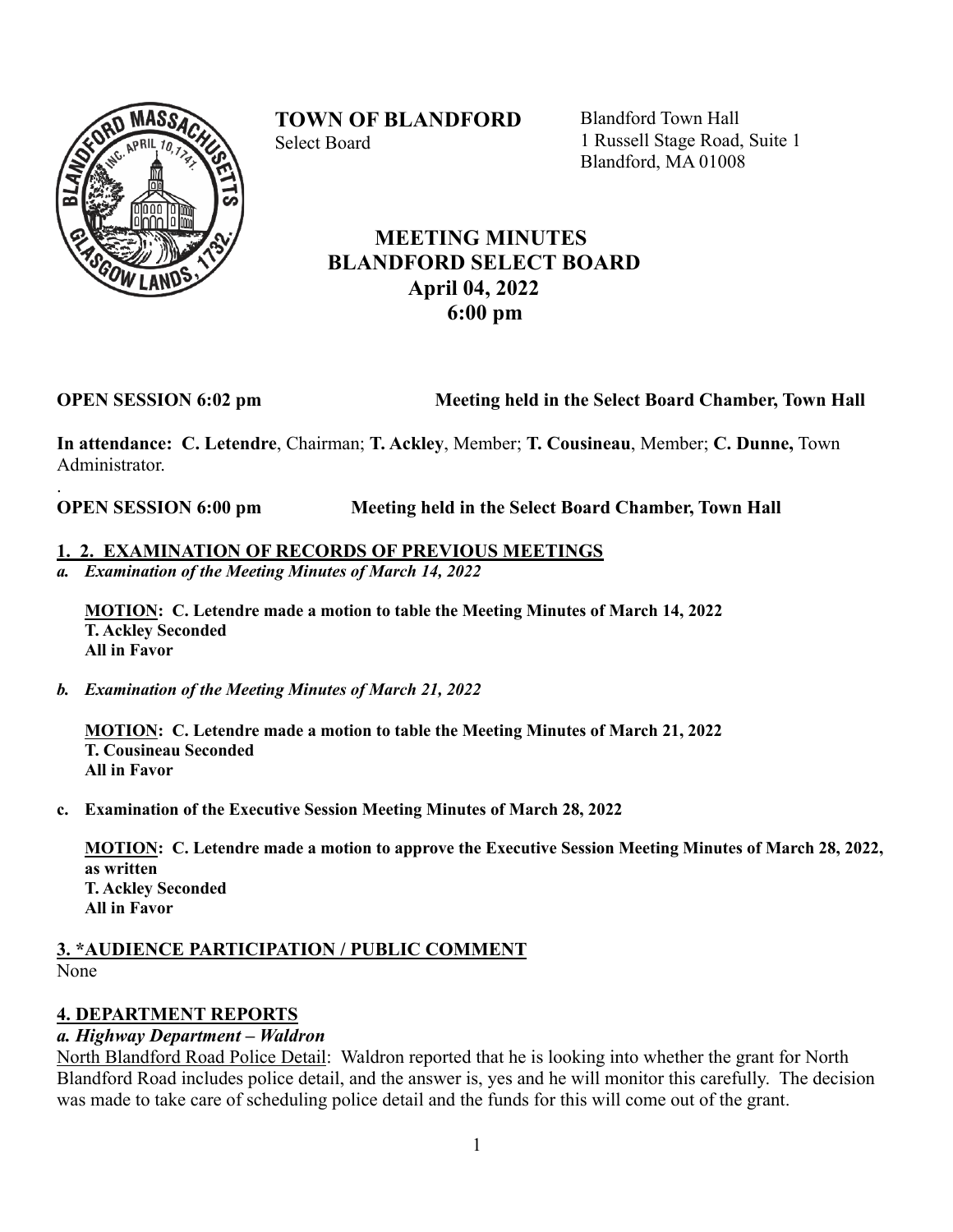Flat Bed 550 Replacement: Waldron got a price of \$100,300 on a new flat bed for the Highway Department. If this vehicle were ordered now, we could be in position in 3-4 months for a 2022. 2023 would be a year or so out for delivery. The Board talked about funding= including use of funds from resale of a current vehicle, proceeds from an auction of Highway assets and excess funding related to storm damage. Letendre is recommending borrowing and paying immediately when free cash is available. Waldron will speak to the Town Treasurer.

Cobble Mountain: Waldron spoke to Town Counsel. DCAMM has decided to turn the road over to Springfield Water after the gate and toward Granville/Russell. Waldron is inquiring about what will be done with the road from Route 20 to the Springfield Water gate. Letendre is recommending scheduling a meeting with Town Counsel for clarification.

DEP Meeting Gibbs Road: Waldron met with DEP stating it went well. All in attendance got a briefing about what the problems are in the area and what type of culvert will be installed.

Salt & Sand Budget: Waldron is reporting excessive increased pricing in salt and sand in the past year. He is over-budget and will be looking for funds to cover the overage.

Diesel Fuel: Letendre asked Waldron to investigate having a fuel filter installed on the Town's diesel fuel tank.

## **5. ACTION ITEMS**

The Water Department submitted an ARPA request for \$120,235 for the water main replacement, storage tank and booster pump station evaluation. The Board declined their request as the Water Department has already received \$58,000 previously from ARPA funds.

## *b. Sign PVPC Invoice #9 and DLTA Grant Paperwork*

-The Board signed the invoice #9 from PVPC for \$2,094.95 for the Department of Housing and Community Development.

-This is the DLTA Grant for \$15,000 with a match of \$750 from PVPC the Town, respectively. The Board signed the invoice for the study of the viability of sharing personnel and or resources between the Blandford and Chester Water Departments.

### **6. UNFINISHED BUSINESS FROM PRIOR MEETINGS:**

None

## **7. NEW BUSINESS**

## *a. Storage Shed – Council on Aging – M. Mikuski*

Margit Mikuski joined the Board to speak about getting a shed for \$800 for the Council on Aging is looking for permission to place the shed outside the back of the building where the community gardens are located. This will be utilized as storage for COA's grill, picnic table, gardening items. The Board approved and Ackley offered to locate rock bedding for the base.

### *b. Comprehensive Emergency Plan – Fire Chief*

Chief Mottor presented this Comprehensive Emergency Plan. The Board approved the updated plan.

### *d. Town Administrator Report*

e. Budget: There are two more departments that need to meet with Finance: Water Department and Municipal Light Board. MLB has not had a budget in the past, so Dunne will work with Langmore on that. Dunne mentioned a problem with billing between Westfield City Fiber and the Town of Blandford. Our accountants recommend that the town cover the indirect cost of the MLB (legal costs, insurance, etc.) and in exchange the Town would not be billed for the five buildings that have broadband. The Town previously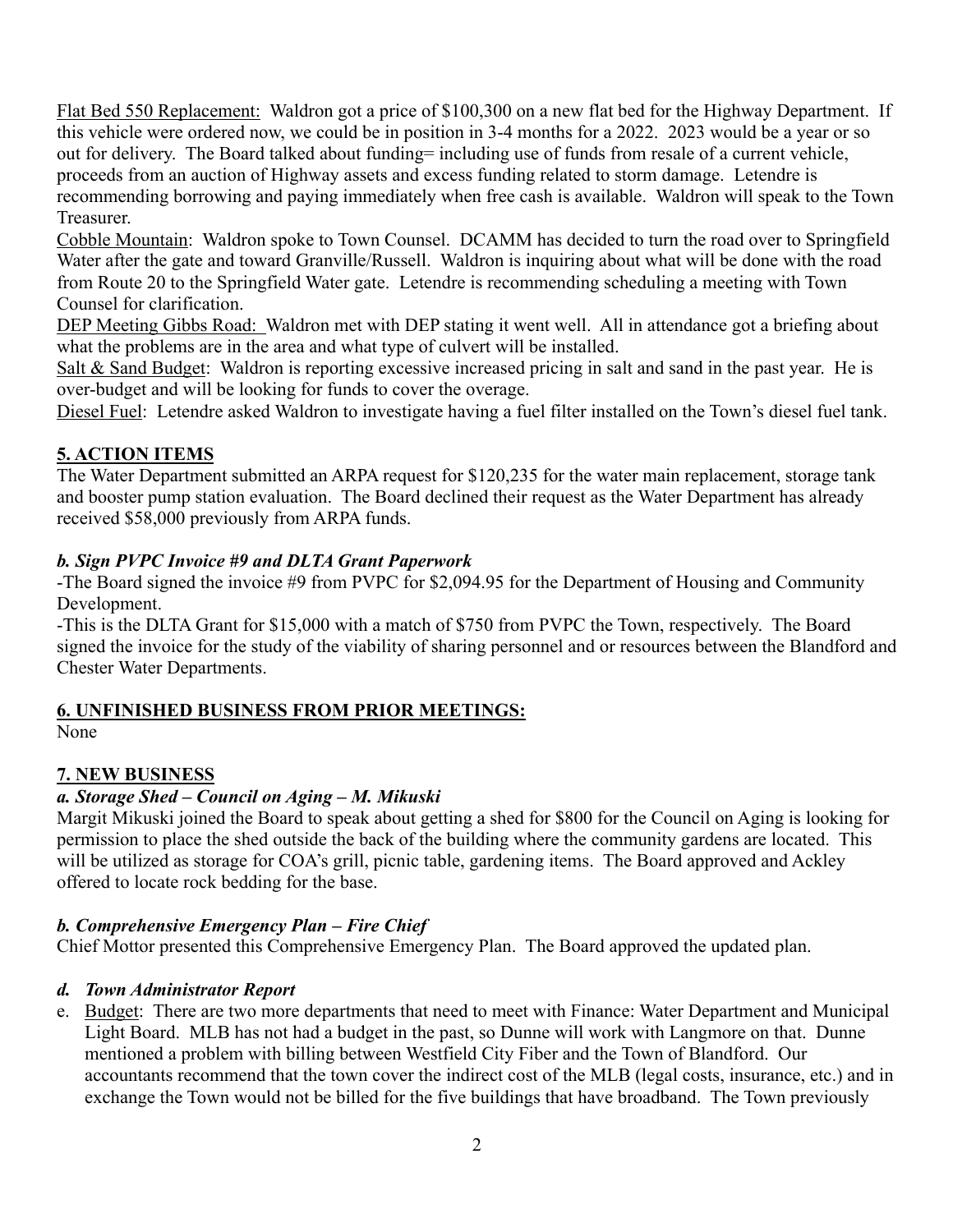had a comparable arrangement with the Water Department. Dunne will continue working with the MLB to accurately identify indirect costs before moving forward with this arrangement.

- f. Wage & Classification Report: Dunne reported all the materials are back from the Collins Center. This study shows how like positions are paid in surrounding towns to determine how well we pay people with proposed position grades and recommendations around stipends. This report will be used as a basis for decisions around salaries and wages and could be used as a full wage and salary schedule.
- g. Green Communities: Christopher met with Mark Rabinsky about applying for a grant for a hybrid patrol vehicle for the Chester/Blandford Police Department. This will be a joint grant with Chester, so Dunne is hoping for the possibility of doubling the amount of funding that could go toward the vehicle.
- h. Belle Fleur: Canna Dash Holdings draft Host Community Agreement was reviewed. The agreement is requiring charitable contributions and Belle Fleur would like their 'turkey drive' to fill this requirement. Letendre mentioned that this is appreciated as they give us organic turkeys at Thanksgiving. These fresh turkeys are 13-15 pounds and Belle Fleur passed out three hundred of them last Thanksgiving.
- i. Competitive Power Ventures Solar: This company wants to develop on property east of Long Pond which will require an easement across the Town property. They will not be connecting to the regular distribution lines, but instead the larger transmission lines thus by-passing the current problems with Eversource capacity issues. Dunne recommended they speak with the Planning Board and would like to speak to the Select Board about what is required for this right-of-way. Conservation has been made aware of this.

## *j. All Department Expense Report*

The Board reviewed the updated All Department Expense Report and found no problems.

### *e. Dog License Module Approval – D. Jemiolo*

Doris Jemiolo, Town Clerk joined the group to discuss installing a dog license data base which is a project that was started two years ago after receiving a \$15,000 grant. Martin explained to the Board that there is \$940 left in the initial grant. The module will cost \$3,580 plus an annual maintenance fee. The Board approved using Reserve Funds for the balance and Joann Martin will investigate the balance of the initial grant, if any.

#### **MOTION: C. Letendre made a motion to pay \$2,864 for Full Circle Technologies out of Revenue Account T. Ackley Seconded**

**All in Favor**

## **8. OTHER BUSINESS, IF ANY:**

#### **9.\*EXECUTIVE SESSION: None**

Meeting Adjourned at 7:22 pm

### **TABLED ITEMS:**

- *a. Request from the Building Commissioner to consider seeking appropriate authorization to amend existing unregistered vehicle bylaw*
- *b. Shepard Farm Update*
- *c. Police Office Safe*
- *d. PC Replacement Plan*